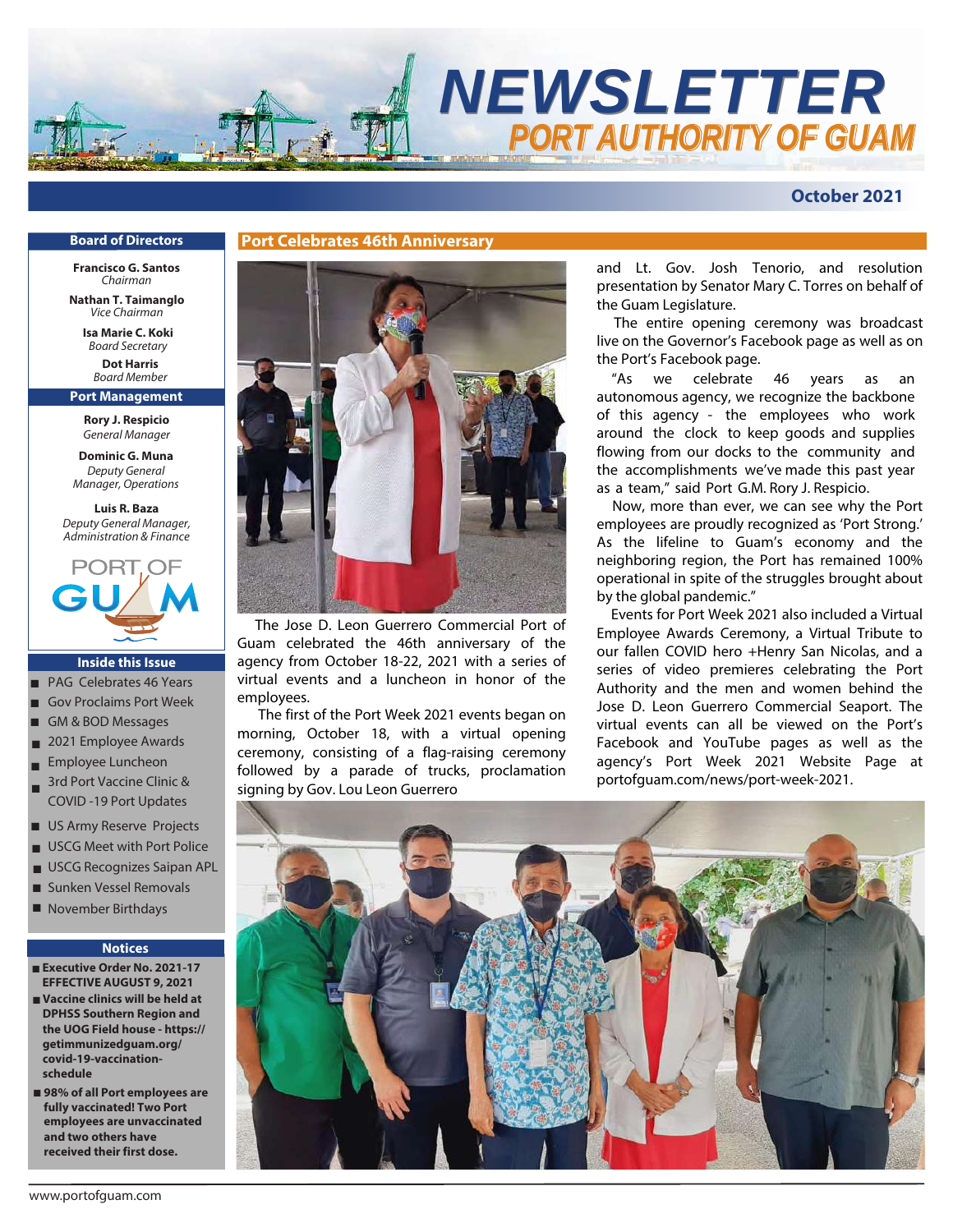**Port Proclamation Signing and Resolution Presentation**



 Due to COVID-19 restrictions, the Port Authority held virtual celebrations for this year's 26th Anniversary as done in the previous year, 2020. Despite the challenges brought about by the global pandemic, the annual festivity must go on to honor and recognize the men and women who keep the islands economic lifeline operational.

 Thank you Governor Lou Leon Guerrero, Lt. Governor Josh Tenorio, Oversight Vice Chair Senator Mary Camacho Torres, Senators Amanda Shelton, Frank Blas Jr. and Chris Duenas as well as our Board Members Nathan Taimanglo, Isa Koki and Dorothy Harris for joining us for our virtual Proclamation Signing and Resolution Presentation. Biba Port Week! Biba Port Strong!

**BOD Vice Chairman Nathan Taimanglo's Port Week Opening Ceremony Speech** 

 "Hafa Adai Governor Lou Leon Guerrero, Lt. Governor Joshua Tenorio, Speaker Therese Terlaje, Oversight Vice Chair Mary Torres, my fellow board members, all Port users and the employees of the Port Authority of Guam. Thank you for joining us today as we celebrate the Port Authority's 46th anniversary as an autonomous agency.

 Today we celebrate the backbone of this agency - the employees who work around the clock to keep goods and supplies flowing from our docks to the community and the accomplishments we've made in the past year as a team. Port Strong is more than just a slogan for these men and women. You can see that they live and breathe Port Strong every single day.

 This past year was met with many struggles. Our Port and our island, much like the rest of the globe, is at war with an invisible enemy. We all struggle through the fear and uncertainty this crisis has placed before us. But we forge ahead, fighting this battle together. You employees are critical and essential to the Port Authority and on behalf of the Board of Directors, I want to thank you for staying 100% operational during the pandemic. This week, we celebrate the accomplishments of the past year as the Port Authority continues to blaze the trail of progress in our Government of Guam. Despite the challenges placed upon our community by the pandemic, the Port Authority continues to push on with its modernization program.

 Thank you Rory, Dominic, & Luis for your leadership. Stay the course and you can count on the board of director's continued support and trust. We are very happy to see that morale is at an all-time high, productivity is high, and our financial position has taken an upward turn. The board also takes note that this management team has established positive and productive relationships with our local and federal partners which is essential in moving the Port Authority forward for the



betterment of the agency and most importantly for this agency's greatest asset, its employees. We cannot thank you enough for your hard work and dedication to the Port Authority and to the people of Guam.

 Lastly, I would like to take this opportunity to thank the Governor, Lt. Governor, my fellow board members and the many partners and stakeholders who support the Port in its endeavors, from the shippers, truckers, tenants, and users who are also a part of this commercial seaport's operational success. We celebrate you as well and recognize your service to the community of Guam.

 Thank you again for joining us on our 46th Anniversary Port Week virtual celebration. Si Yu'os ma'ase, thank you and keep doing the good work to ensure that the Jose D. Leon Guerrero Commercial Port remains "Port Strong!' God bless you! Biba Port Authority!"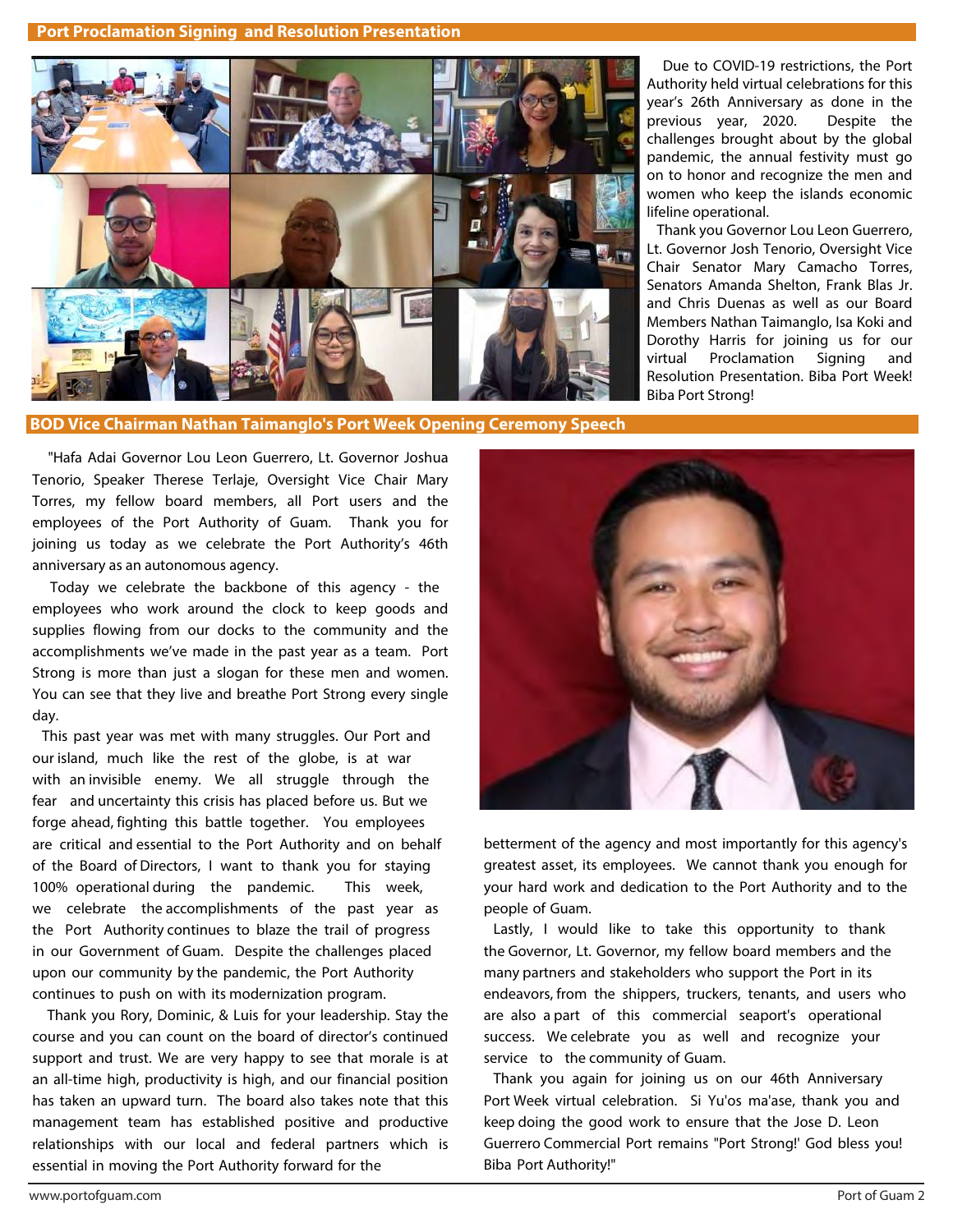## **General Manager Rory J. Respicio's Port Week Opening Ceremony Speech**



 "Hafa Adai Governor Lou Leon Guerrero, Lt. Governor Joshua Tenorio, Vice Chairman Nathan T. Taimanglo, Secretary Isa Marie C. Koki, Board Member Dot Harris, Speaker Therese Terlaje, Oversight Vice Chair Mary Torres, all Port users and the employees of the Port Authority of Guam. Thank you for join us for this virtual celebration of the Port Authority's 46th anniversary as an autonomous agency.

Today the Port Authority, our island and the globe faces a deadly pandemic that has changed our way of life forever. It has stretched our resources and exhausted our personnel who work day in and day out to provide for the needs of our community. We lost a co-worker and dear friend +Henry San Nicloas who we will forever remember as a Covid warrior and Covid hero.

But today, we have much to be thankful for as we celebrate the essential and critical employees who have kept this seaport 100 percent operational despite the threats posed by COVID-19. I want to recognize and congratulate each and every employee who continues to come to work every day - worried, concerned and even scared - but you show up consistently to ensure that the goods and supplies arriving on the docks continue to flow into our community.

Luis, Dominic and I are humbled and proud to be working with some of the finest government of Guam employees. We are proud to be a member of this Port Strong family. The Climate Survey conducted earlier this year shows that morale is at an all-time high, productivity is high, and that you're happy to be here. Your dedication and hard work has resulted in many achievements this past year.

• We've turned our finances around from a loss of \$103,000 in Fiscal Year 2018 to earning nearly \$7.5 million for Fiscal Year 2019. Despite the pandemic, the Port reported an income of \$4.1

million for Fiscal Year 2020, and to date we are tracking an income \$2.3 million for Fiscal Year 2021.

• For the second consecutive year, PAG achieved the designation as a Low-Risk Auditee during the annual financial audit. Independent auditors Deloitte and Touch, LLP rendered clean opinions of PAG's FY 2020 financial statements and compliance over major federal programs.

• Moody's Investors Service raised PAG's bond rating of Baa2 negative in May 2020 to Baa2 stable in April 2021, primarily because the Port has remained operational throughout the pandemic.

• S&P Global Ratings has upgraded its outlook for the Port to stable from negative and affirmed its 'A' long-term rating on the agency's outstanding series 2018 Port Revenue Bonds

• PAG received the first ever local and national award for transparency and accountability from the Association of Government Accountants Guam Chapter. PAG won First Place Platinum "Excellence in Citizen-Centric Reporting Award" and "Accountability and Transparency in Citizen-Centric Reporting Award." These national and local recognitions are first-time awards for the Port Authority of Guam.

• We've upgraded our financial management system from JD Edwards to Enterprise I, a significant accomplishment which has not been done in more than 20 years.

• The procurement for the rehabilitation of Hotel Wharf and Route 11 Reconstruction is ongoing for a \$10 million project that is funded through federal grants along with local Port funds.

• We have numerous ongoing projects funded by federal grants & Port revenue bonds to modernize our facilities & equipment

• The Board of Directors has authorized us to proceed with a grant application for the acquisition of two (2), hopefully three (3) STS gantry cranes.

• Chief Procurement Officer Claudia S. Acfalle has renewed the Port's full delegation of procurement authority, allowing us to obtain goods and services on our own.

• We continue to move forward with the update of our Port Master plan which will layout the framework for the Port's near and longterm vision to modernize our facilities and equipment.

 We have accomplished so much this past year but there is still much work to be done. Luis, Dominic and I are excited and motivated to continue working with our employees and all stakeholders in seeing that our modernization plans and projects come to a fruition.

 We would also like to thank Governor Lou Leon Guerrero, Lt. Governor Josh Tenorio and our Board of Directors for giving us their full support and trusting us with managing Guam's only commercial sea port. As for our extended family, thank you to the Port Users Group, our tenants, truckers and all who use the Port Authority. You are a part of the Port's success. Thank you for your role in serving Guam's community. This week is not just a Port Anniversary, this week we are celebrating a family anniversary that has defied all odds to grow stronger and achieve great things together, so let's celebrate! Biba Port Authority! Biba 46 years Port Strong!"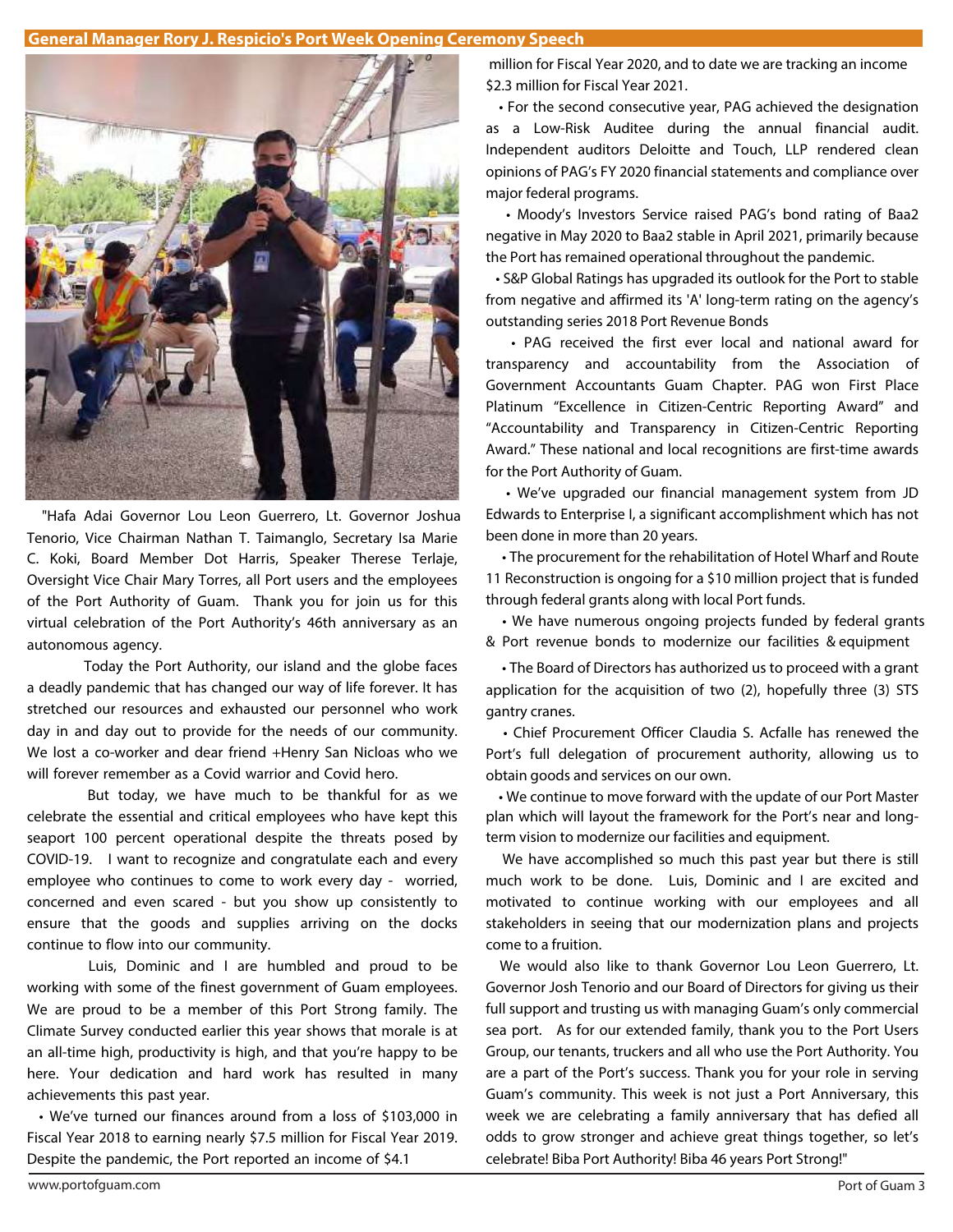**Governor Lou Leon Guerrero and Lt. Governor Josh Tenorio at the Port**



#### **2021 Employee Awards**

Congratulations to the following employees who are recognized for their exemplary job performance in FY 2021. Your dedication, commitment and enthusiasm to your jobs remains an inspiration to all Port employees.

## **4th QUARTER AWARDS**

SUPERVISOR OF THE QUARTER: Category I: Dora C. Perez, Planner IV Category II: Reed Topasna, Stevedore Supervisor I

EMPLOYEE OF THE QUARTER: Category II: Martin San Nicolas, Stevedore

OUTSTANDING WORK CENTER OF THE QUARTER: Category I: Port Police Division Category II: Stevedoring Division (Shift II)

GOOD HOUSEKEEPING WORK CENTER OF THE QUARTER: Category I: General Manager's Office Category II: Crane Maintenance

## **2021 YEAR AWARDS**

SUPERVISOR OF THE YEAR: Category I: Dora C. Perez, Planner IV

OUTSTANDING WORK CENTER OF THE YEAR: Category I: Strategic Planning Division Category II: Stevedoring Division

GOOD HOUSEKEEPING WORK CENTER OF THE YEAR: Category I: General Manager's Office Category II: Crane Maintenance

#### **YEARS OF SERVICE AWARD 35 YEARS**

Frankie C. Aguon, Port Police Supervisor Lina M. Quinata, Cargo Checker

## **30 YEARS**

Frankie RJ Cruz, Transportation Supervisor Anthony Evangelista, Equipment Operator II

#### **25 YEARS**

Higinio N. Camacho, Jr., Port Police Supervisor Patrick Alvarez, Assistant Operations Manager Paul M. Tedtaotao, Planner Work Coordinator Robert L. Meeks, Stevedore Supervisor II Frankie Peredo, Winch Operator George S. Duenas, Cargo Checker Leader Raymond B. Santos, Transportation Superintendent Wilfredo Adonay, Heavy Equipment Mechanic II Shannon T. Quenga, Maintenance Planner Shawn B. Cepeda, Acting Personnel Services Administrator

#### **20 YEARS**

Frank V. Lujan, Program Coordinator III

# **SICK LEAVE AWARD**

**3000 HOURS** Dominic G. Muna, Deputy General Manager, Operations & Maintenance Albert Tudela, Crane Operator Frances Cepeda, Personnel Specialist IV

### **2500 HOURS**

Tanya Chargualaf, Administrative Assistant Eric Salas, Port Police Supervisor

## **2000 HOURS**

Higinio Camacho, Port Police Supervisor

### **1500 HOURS**

David Esplana, Port Police Supervisor Jerry Sanchez, Port Police II Dora Perez, Planner IV John Tass, Plumber II Rita Carbullido, Commercial Specialist II Shawn B. Cepeda, Acting Personnel Services Administrator

#### **1000 HOURS**

Jovonne Ybarra-Reyes, Marine Traffic Controller Donna Lizama-Acosta, Planner IV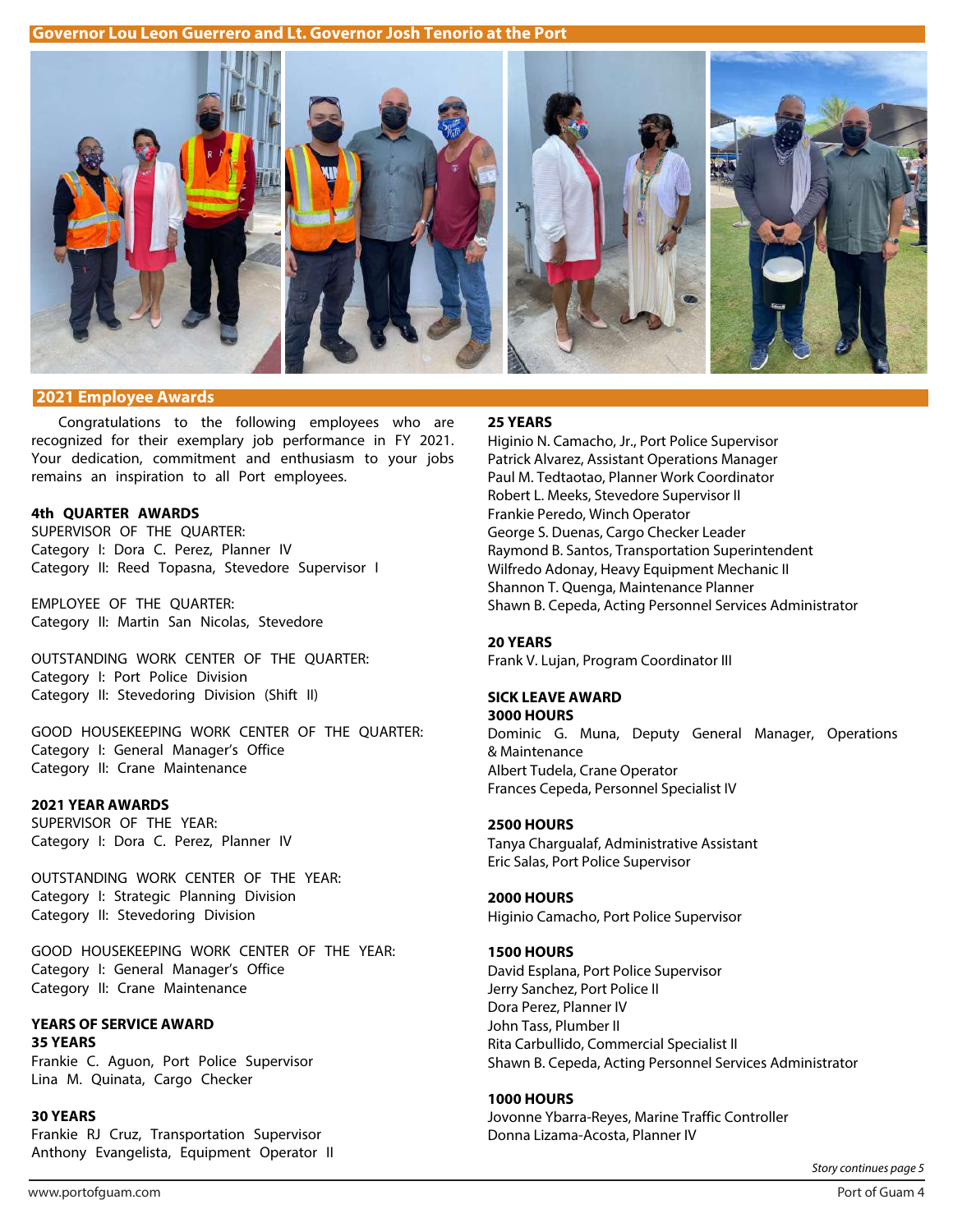## **Continuation: 2021 Employee Awards 2021 Employee Awards Continued**

Bernadette S. Sterne, Port Marketing Administrator Patrick Alvarez, Assistant Operations Manager Anthony Manibusan, Cargo Checker Frank C. Manibusan, Cargo Checker Kevin Sanchez, Equipment Operator III Earl Aquai, Welder II Arden Bonto, Systems Programmer

#### **Retirees**

Jorge Javelosa, Equipment Maintenance Superintendent – 29 years Rosa San Nicolas, Maintenance Custodian – 6 years Peter Topasna, Crane Mechanic II – 31 years Doris Aguero, Port Police Chief – 31 years Francisco Okazaki, Planner Work Coordinator – 23 years Robert Lau, Safety Inspector II – 28 years

## **Port Week Employee Luncheon**

 COVID-19 has changed the way the Port celebrates the annual agency anniversary. For 2020 Port Week, the annual festivity was all virtual. Pandemic restrictions did not allow for employees to all celebrate together as was done in prior years.

 For Port Week 2021, management allowed for some flexibility by honoring employees with a luncheon that was held on October 21, 2021 in front of the Administration Building. The employee luncheon followed all COVID guidelines.

 As employees enjoyed their meal, they watched the different videos published by the Marketing Division for Port Week 2021.

 "Our employees have worked tirelessly throughout the global crisis, this luncheon is just a small token of our appreciation for their hard work and dedication to serving our community," said Port G.M. Rory J. Respicio. "Today we celebrate as a family."



Jesse Taimanglo, Port Police Supervisor – 34 years Rose N. Rabago, Clerk III – 30 years Ernest Candoleta, Maintenance Manager – 37 years Arthur Naputi, Stevedore – 25 years Ricky Garrido, Equipment Operator II – 31 years Joseph B. Roberto, Stevedore – 24 years Anthony Concepcion, Equipment Operator Leader – 27 years Leo Tirador, Painter II – 23 years Perry Perez, Program Coordinator II – 11 years Joseph C. Tajalle, Cargo Checker Supervisor – 28 years William G. Quidachay, Winch Operator – 25 years Miami M. Elordi, General Accounting Supervisor – 23 years Francine Rocio, Personnel Services Administrator – 31 years Julian Taitano, Cargo Checker – 29 years





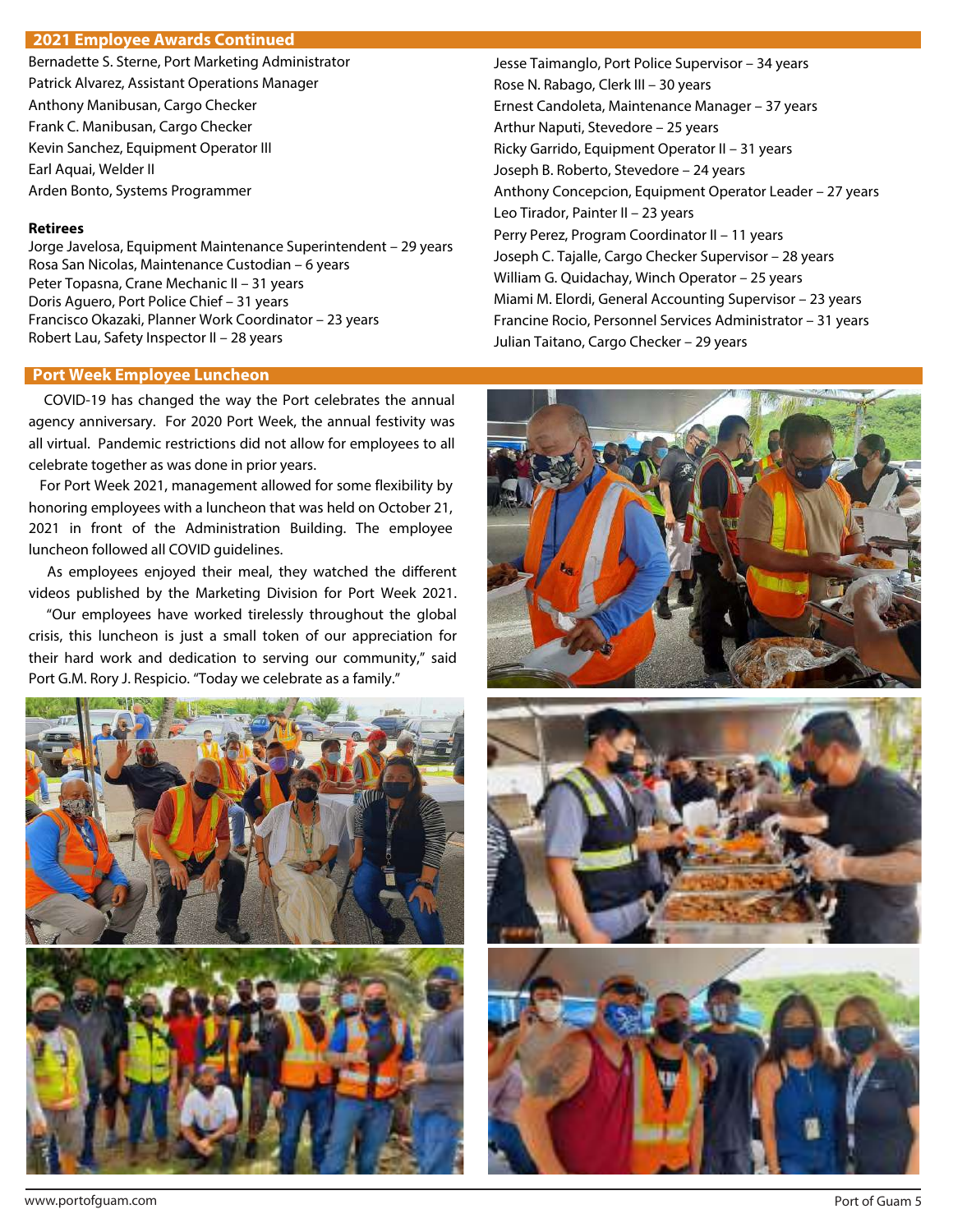## **Third Vaccination Clinic a Success / Port COVID-19 Cases**

 On October 19, 2021, the Port Authority of Guam, in conjunction with the Department of Public Health and Social Services, and the Guam Army National Guard, hosted a Vaccination Clinic for all employees, port users and members of the public. Hours of operation were from 8am-4pm, in front of the former Port Clinic office. All vaccines were made available for anyone eligible, and booster shots were also available based on the eligibility criteria established by DPHSS. This was the third Vaccination Clinic that the Port Authority of Guam has hosted. A total of 94 vaccines were administered of which 83 were booster shots.

 As of current, 342 (98%) out of 346 employees are fully vaccinated, two (1%) employees have received their first dose while two (1%) employees are still not vaccinated. Since the onset of the pandemic, 35 employees have tested positive for COVID-19.

## **US Army Reserves Perform Demolition Projects at PAG**

 If you take a drive to Port Beach you will no longer see the landmark pavilion where many Port events took place. The US Army Reserve 797 Engineer Vertical Construction Company (797 EVCC) and the Port Authority of Guam entered into a Memorandum of Understanding relating to construction projects and maintaining facility infrastructure for the unit's Battle Assembly and Annual Training for 2021.

 Under this MOU, the Port identified projects that can be completed by the platoon on a voluntary basis.

 These included the demolition and debris removal of the Port Beach pavilion and BBQ pits, as well as CSF concrete crack and spall repairs. Both sites were closed off throughout the duration of the project.



**Port Police Discuss Multi-agency Training**







 On October 16, 2021, members of the Army Reserve arrived for the weekend project bringing military vehicles and heavy equipment – 3 dump trucks, 2 backhoes, and 1 skid loader with a tire/rubber track combination. The crew worked throughout the weekend. Fifteen truckloads of debris from Warehouse #1 were transferred to the disposal site at the former Hawaiian Rock Quarry. The demolition of the Port Beach Pavilion and the BBQ Structure was accomplished during the low tide.

 The Unit received military orders to return in November to continue work on CFS Warehouse and finish removal of all debris from project sites.

 On October 14, 2021, members from the Port Authority of Guam Port Police Division met with members from the Coast Forces Micronesia / Sector Guam's Enforcement Division, the National Oceanic & Atmospheric Administration, Office of Law Enforcement as well as officials from the Guam Customs & Quarantine Agency to discuss future training and operations.

 Multi-agency training will strengthen operational cohesiveness between partner agencies and improve response should any situation arise.

 Port Police Acting Chief Jesse Mendiola and Port Police Supervisor Higinio N. Camacho, Jr. represented Port Police.

www.portofguam.com Port of Guam 6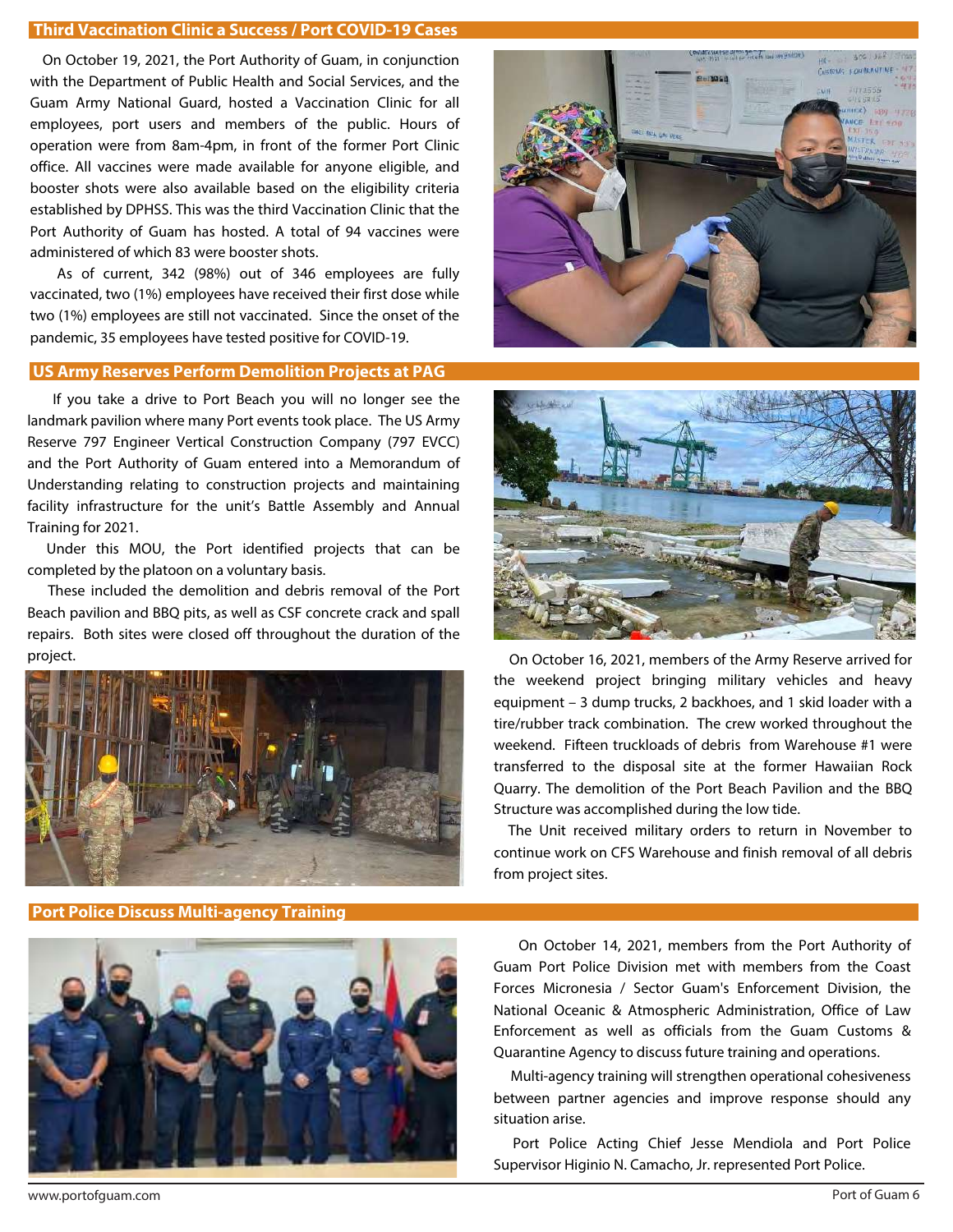### **United States Coast Guard Commends M/V APL Saipan**

 Well deserved recognition for the crew of the M/V APL Saipan! Capt. Nicholas Simmons, commander, United States Coast Guard Forces Micronesia | U.S. Coast Guard Sector Guam, presented Capt. Robert E. Foley and the crew of the APL Saipan with a Certificate of Merit for their rescue of three mariners last May.

 The APL Saipan was en-route from Japan to Saipan when they received a report stating the fishing vessel K Fisher 3 was taking on water 90 nautical-miles north of Saipan.

 The APL Saipan's crew immediately diverted course to the K Fisher 3's last known location and found the mostly submerged vessel with three mariners clinging on to the bow.

 The APL Saipan's crew quickly coordinated a rescue plan and recovered the three mariners before transporting them back to Saipan. Great job! #SemperParatus #searchandrescue U.S. Coast Guard Pacific Area



## **PAG Partners with GEPA in Removal of Abandoned Derelict Vessels**

In December 2020, Governor Lou Leon Guerrero issued Executive Order No. 2020-42, establishing Guam's Abandoned Derelict Vessels (ADV) Removal Working Group. She tasked the group with overseeing the projects as the ADVs can become navigational hazards and present threats to commercial and natural resources. Members of the Guam ADV Removal Group include officials from



**November Birthdays** 



Luis Diaz Michael J. Barcinas Keith Hattig, Jr. Eric Balajadia Chauncy Perez Julieto Sontollanosa Mark Blas Joshua Manglona Shawn D. Flores George S. Duenas

Maria T. Llanes Ted R. Cruz Frank V. Cepeda, Jr. Craig Thomas Palomo Joshua Candoleta Kyle Gaspay-Paulino Roy P.C. Flores Roy C. Mendiola Anthony Manibusan Kenneth J. Quintanilla Ernest D. Madahan Raymond B. Santos Joseph K. Mesa Theresa Reyes Manibusan Peter J. Babauta Jonathan L. Aguon Brandon Naputi Norberto Datuin Bartolome Sepulia Jose J. Tajalle

the Guam Environmental Protection Agency (GEPA), the Bureau of Statistics and Plans (BSP), and the Guam Department of Agriculture (DOAg). The GEPA, the U.S. Environmental Protection Agency (USEPA), the U.S Coast Guard and the U.S. Navy have worked alongside the Guam Power Authority (GPA) and the Port Authority of Guam (PAG) to identify and remove ADVs in and around the island of Guam. On October 4, 2021, a U.S. Navy team representing Commander, Logistics Group Western Pacific and Task Force 73 (CTF 73) began removing abandoned derelict vessels (ADV) at the Guam Harbor of Refuge (GHOR).

 "Our administration remains committed to protecting Guam's marine environment. Despite the burden the global pandemic has placed on our community, Lt. Gov. [Josh] Tenorio and I are pleased that the months of careful coordination and steadfast commitment between our local and federal partners have come to fruition as these ADVs are now being properly addressed," said Governor Lou Leon Guerrero.

 GPA and the Port have committed to spending \$100,000 each. Guam EPA will be responsible for disposing of the vessels salvaged. USEPA is providing funding and several contract personnel to abate and dispose of assorted hazardous waste amongst the ship debris